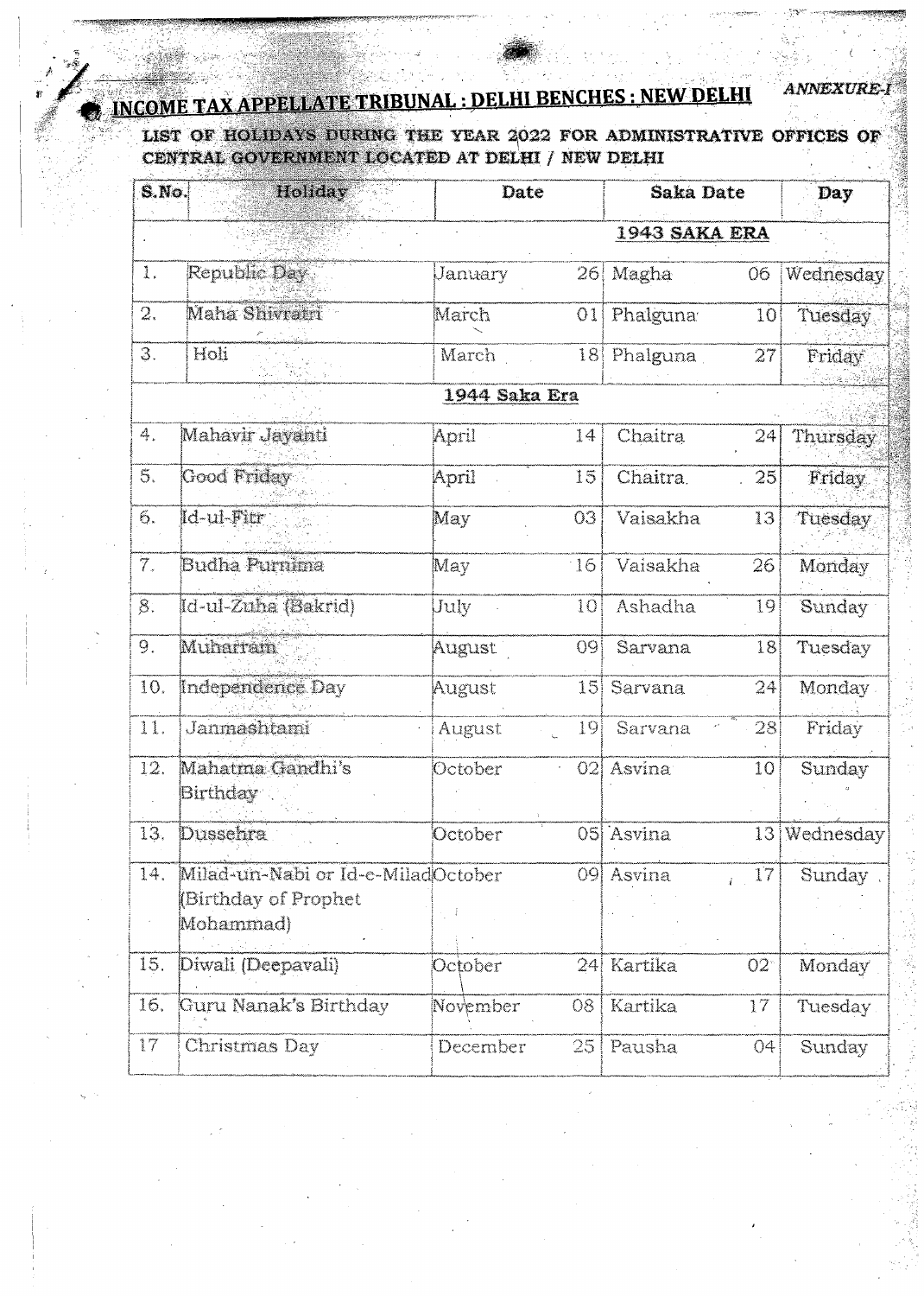**ANNEXURE-1** 



## **LIST OF RESTRICTED HOLIDAYS DURING** THE **YEAR 2022 FOR ADMINISTRATIVE OFFICES OF CENTRAL GOVERNMENT LOCATED AT DELHI / NEW DELHI**

| S.No                      | <b>Holiday</b>                                           | <b>Date</b>                   |    | <b>Saka Date</b> |                       | Day              |  |  |
|---------------------------|----------------------------------------------------------|-------------------------------|----|------------------|-----------------------|------------------|--|--|
| <b>SAKA ERA 1943</b>      |                                                          |                               |    |                  |                       |                  |  |  |
| 1.                        | New Year's Day                                           | January                       | 01 | Pausha           | 11                    | Saturday         |  |  |
| þ.                        | Guru Gobind Singh's<br>Birthday                          | January                       | 09 | Pausha           | 19                    | Sunday           |  |  |
| $\overline{\mathbf{3}}$ . | Lohri                                                    | Jamary                        | 13 | Pausha           | 23                    | Thursday         |  |  |
| 4                         | Makar Sankranti/Magha<br>Bihu/ Pongal                    | January                       | 14 | Pausha           | 24                    | Friday           |  |  |
| $\overline{5}$ .          | <b>Basant Panchami</b><br>'Sri Panchami                  | February                      | 05 | Magha            | 16                    | Saturday         |  |  |
| б.                        | Hazarat Ali's Birthday                                   | February                      | 15 | Magha            | 26                    | Tuesday          |  |  |
| 17.                       | Guru Ravi Das's Birthday                                 | February                      | 16 | Magha            | 27                    | Wednesday        |  |  |
| $\overline{8}$            | Shiva ji Jayanti                                         | February                      | 19 | Magha            | 30                    | Saturday         |  |  |
| $\vert$ 9. $\vert$        | Swami Dayananda<br>Saraswati Jayanti                     | February                      | 26 | Phalguna         | 07                    | Saturday         |  |  |
| 10.                       | Holika Dahan                                             | March                         | 17 | Phalguna         | 26                    | Thursday         |  |  |
| $\overline{11}$ .         | Dolyatra                                                 | March                         | 18 | Phalguna         | 27                    | Friday           |  |  |
|                           |                                                          | Saka Era 1944                 |    |                  |                       |                  |  |  |
| $ 12\rangle$              | Chaitra<br>Sukladi<br>/Gudi<br>Padava/Ugadi/ Cheti Chand | April                         | 02 | <b>Chaitra</b>   | 12                    | Saturday         |  |  |
| 13.                       | Ram Navami                                               | April                         | 10 | Chaitra          | 20                    | Sunday           |  |  |
| 14.                       | Vaisakhi /Vishu/ Meshadi                                 | April                         | 14 | Chaitra          | 24                    | Thursday         |  |  |
| [15]                      | Vaisakhadi (Bengal) / Bahag<br>Bihu (Assam)              | April                         | 15 | Chaitra          | 25 <sub>1</sub><br>Ī. | Friday           |  |  |
| 16.                       | <b>Easter Sunday</b>                                     | April                         | 17 | Chaitra          | 27                    | Sunday           |  |  |
| l17.                      | Jamat-Ul-Vida                                            | April                         | 29 | Vaisakha         | 09                    | Friday           |  |  |
| 18.                       | Guru Rabindranath's<br>birthday                          | May                           | 09 | Vaisakha         | 19                    | Monday           |  |  |
| IJ9.                      | Rath Yatra                                               | July                          | 01 | Ashadha          | 10                    | Friday           |  |  |
| 20.                       | Raksha Bandhan                                           | August                        | 11 | Sarvana          | 20                    | Thursday.        |  |  |
| 21.                       | Parsi New Year's day/Nauraj                              | August                        | 16 | Sravana          | $25 -$                | Tuesday          |  |  |
| 22.                       | Janmashtami (Smarta)                                     | August                        | 18 | Sravana          | 27                    | Thursday         |  |  |
| 23.                       | Vinayaka Chaturthi/<br>Bannah Chainsti                   | August<br>$\sigma_{\rm{eff}}$ | 31 | <b>Bhadra</b>    | 09                    | <b>Wednesday</b> |  |  |